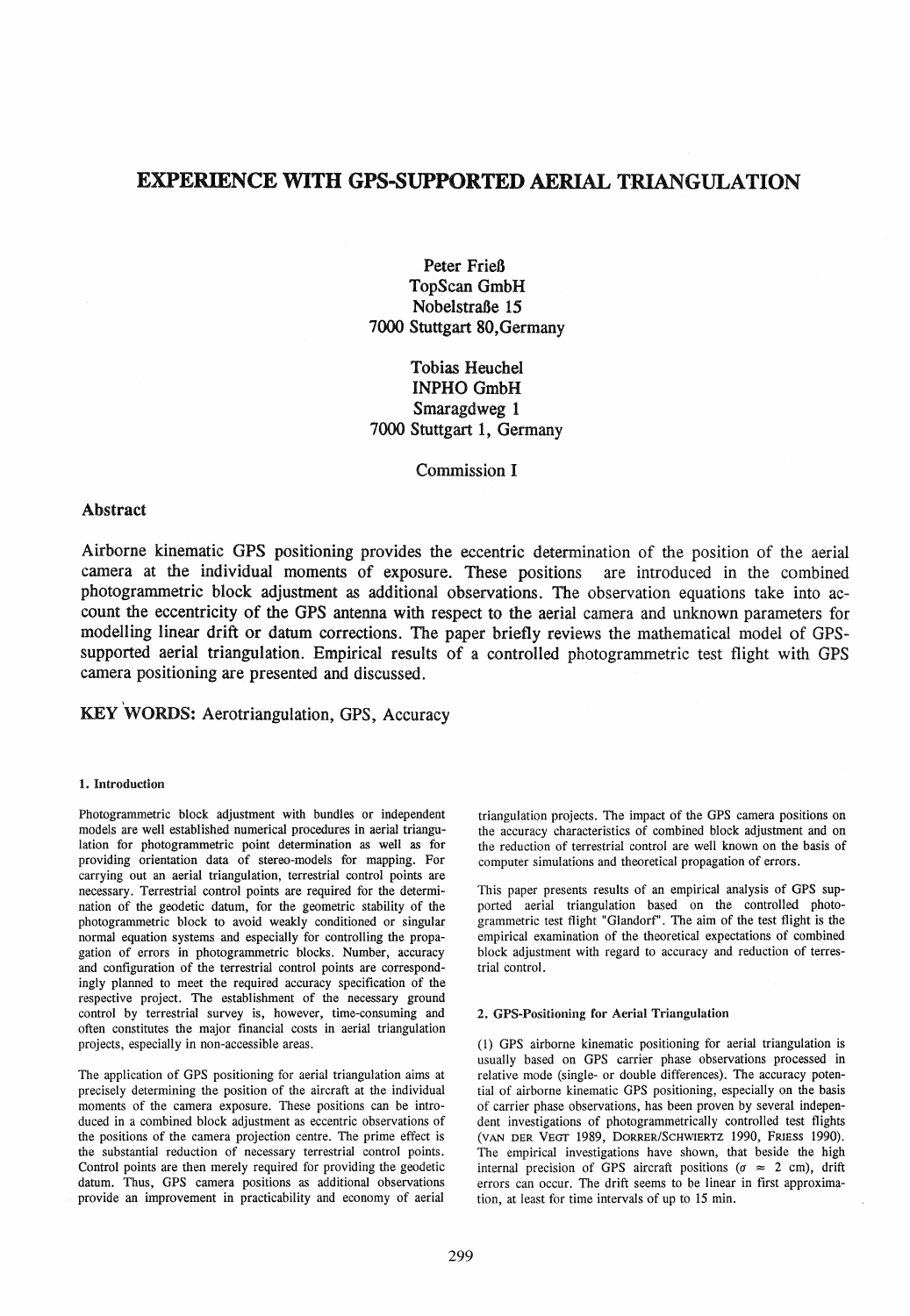The drift can be attributed to remaining uncertainties in the a priori corrections (e.g. atmospheric refraction), and to unmodelled error effects (e.g. satellite orbit errors), in spite of applying differencing techniques. The sensitivity of kinematic positioning with respect to an uncertainty of the initial ambiguity parameter has to be mentioned in partieular. Special analyses have shown, that incorrect ambiguities cause notieable drifts in the subsequent kinematie positioning.

(2) The question, whether drift errors can remain or whether complete error modelling is possible was controversially discussed on different occasions among photogrammetrists and geodesists. It is not put in doubt, that it is basically possible to avoid drift errors in kinematie positioning. But it is still in question, whether it is possible under the operational conditions of photogrammetric flight missions.

The causes for drift effects are firstly remaining systematic errors of the GPS observations in spite of the use of differencing techniques. As the reduction of unmodelled errors by differencing techniques decreases with time and distance, systematic GPS positioning errors will increase with time and distance. In case of photogrammetric flight missions observation time spans of up to 5 hours or more and distances of several hundred km are to be expected, since it will not always be possible to place the reference receiver within the flying area. Also, a flight mission may combine several smaller projects quite some distance apart. It would not be economieal to place a reference receiver in every area.

Secondly, incorrect carrier phase ambiguities contribute to drift errors in the positions. In airborne applications the problem of determining carrier phase ambiguities may arise several times. It will for instance not be possible to start with a low take-off angle at all airports. It mayaiso be necesseray to take a turn directly after take-off. As a consequence, individual or even all satellite signals are interrupted and the problem of determining the phase ambiguities re-occurs. Further signal interruption can arise due to shadowing of satellites during the turns by the wings of the aircraft, even if attention is payed to flying with low banking-angles. Flying with minimal banking-angles leads moreover to a considerable increase in flying time.

The determination of carrier phase ambiguities of a moving receiver is not an unsolvable problem. There exist different approaches. Multi-channel receiver for example are able to observe simultaneously all visible satellites, whieh result in redundant observations. As long as at least 4 satellites are continuously observed, continuous positioning is feasible and the ambiguities of interrupted observations can be re-assessed. Situations where only 3 satellites or less are observed whilst all other sateIlite signals are interrupted over short intervals of time  $(< 3 \text{ sec})$  can be handled by prediction methods for the receiver dock error and/or for the aircraft trajectory. But it has to be taken into consideration that the satellite geometry changes due to the interruption of individual satellites. The observation geometry can considerably deteriorate, even if 4 satellites are received. In that time span, the influence of sytematie errors onto the position determination increases and consequently drift errors can occur.

Recent developments in kinematic positioning are directed towards algorithms for rapid carrier phase ambiguity resolution (e.g. FREI- /BEUTLER 1990, HATCH 1990). To what extent these algorithms may improve the situation in airborne kinematic positioning is to be shown by future investigations.

(3) At the moment, it can not be precluded, in view of the operational conditions of photogrammetric flight missions, that drift errors occur in photogrammetric applications, due to satellite shadowing, large distances between reference station and aircraft, and flights over several hours induding changing satellite geometry. Whether, and to whieh extent, drift errors are acceptable depends on the intended use of GPS data and on the possibility of subsequent correction. It is important to notice, in the context, that in combination with aerial triangulation linear GPS drift errors can be corrected. If the drift errors can be taken into account in this way, the accuracy of the GPS positions can reach a level of a few centimeters (FRIESS 1990).

Therefore it can be recommended for GPS-supported aerial triangulation, to evaluate the GPS data independently for each photo strip, instead of considering one total flight mission as one processing unit. The phase ambiguities can, in this case, be computed approximately via a differential pseudorange solution for the first position of each strip. The resulting drift errors are acceptable as they can be corrected during the combined block adjustment. It is emphasized, that stripwise processing of GPS data is only recommended in connection with aerial triangulation i.e. with combined block adjustment.

The method of treating flight strips separately has certain advantages from the operational point of view. The data recording can start at the beginning of the first photo strip and, moreover, the flight maneuvers during take-off and during the turns can be carried out as usuaI, without paying attention to satellites.

#### 3. GPS-Supported Block Adjustment

(1) In application to aerial triangulation it is assumed that the positions of the GPS aircraft antenna are interpolated onto the individual times of camera exposure. The interpolated GPS antenna coordinates are introduced into the combined block adjustment as additional observations for each camera position via appropriate observation equations.

$$
\begin{bmatrix} x \\ y \\ z \end{bmatrix}_{AC} = \begin{bmatrix} x \\ y \\ z \end{bmatrix}_{BC} + R(\omega, \varphi, \kappa) \cdot \begin{bmatrix} x_{PC}^{AC} \\ y_{PC}^{AC} \\ z_{PC}^{AC} \end{bmatrix} + \begin{bmatrix} a_x \\ a_y \\ a_z \end{bmatrix} + \begin{bmatrix} b_x \\ b_y \\ b_z \end{bmatrix} \cdot dt
$$

| $[X, Y, Z]_{AC}^T$                          | coordinates of the GPS antenna       |
|---------------------------------------------|--------------------------------------|
| $[X, Y, Z]_{PC}^T$                          | coordinates of the projection centre |
| $[x_{PC}^{AC}, y_{PC}^{AC}, z_{PC}^{AC}]^T$ | GPS antenna eccentricity             |
| $R(\omega,\varphi,\kappa)$                  | orthogonal rotation matrix           |
| $[a_{x},a_{y},a_{z}]^{T}$                   | GPS drift parameter (constant terms) |
| $[b_{x},b_{y},b_{z}]^{T}$                   | GPS drift parameter (linear terms)   |
| dt                                          | time interval                        |

The observation equations take into account the eccentricity of the GPS antenna with respect to the arial camera. The eccentricity is assumed to be measured with respect to the camera coordinate system by terrestrial surveying techniques (e.g. SCHWIERTZ/- DORRER 1991). In the block adjustment, the eccentricity is treated as known.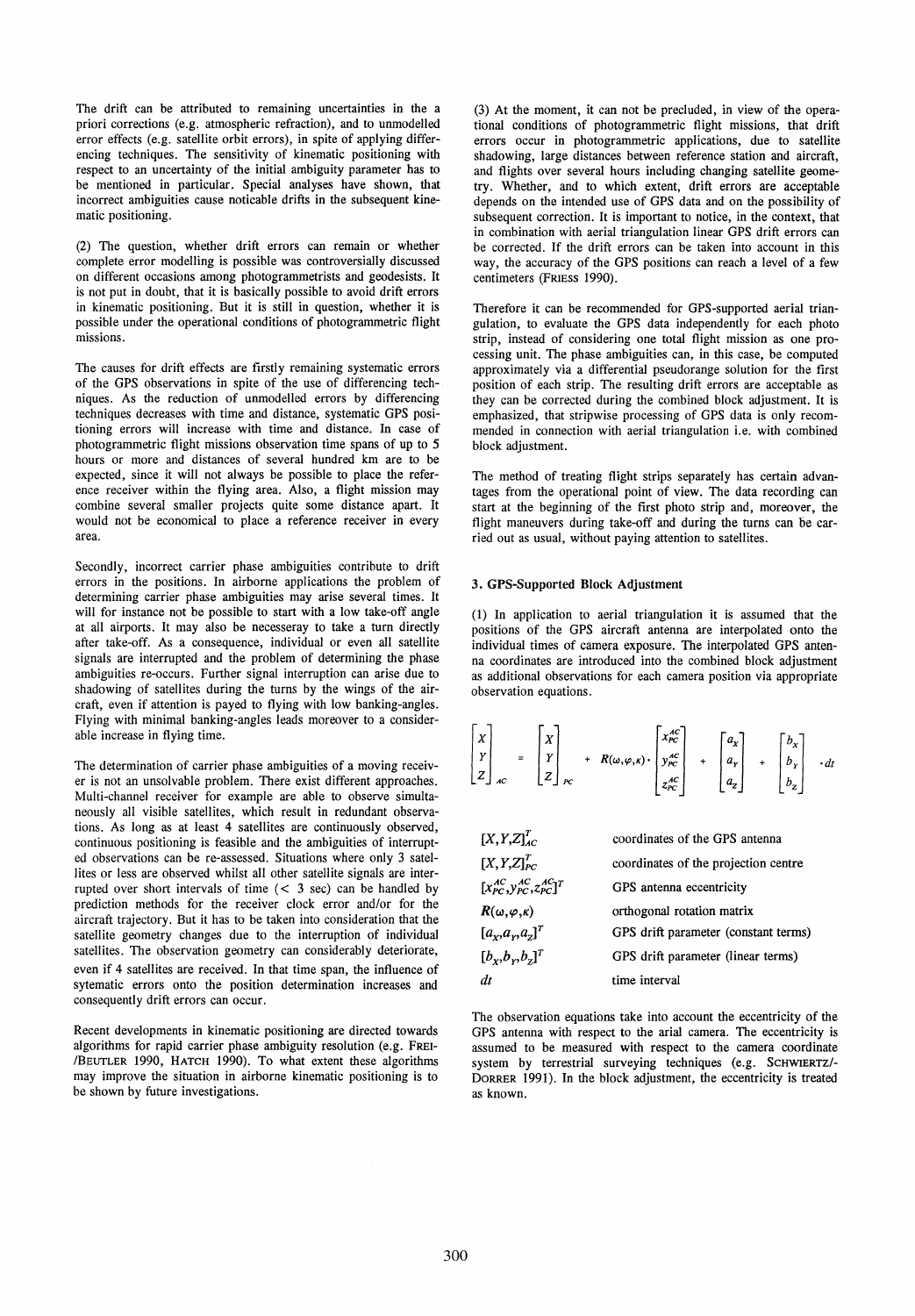The observation equations include also linear drift parameters for each coordinate as additional unknowns. They approximate and correct the drift errors of the GPS antenna positions in the combined block adjustment. Linear drift parameter can also be interpreted as corrections to the datum transformation. The drift modelling has to be flexible. Depending on the case the drift parameters may be chosen stripwise or common for several strips. If the GPS observations are continuous for a complete photo-flight, without any interruption, one set of drift parameters may be sufficient for a complete block. If stripwise GPS data processing is to be applied, as recommended above, one set of drift parameters has to be introduced for each of the individual photo strips. The mathematical model of GPS-supported aerial triangulation has been described and discussed in several papers (COLOMINA 1989, ACKERMANN 1990, FRIESS 1990A).

(3) In ACKERMANN 1991 the accuracy of adjusted GPS-supported photogrammetric blocks is analyzed theoretically, hased on the inversion of the normal equation matrix. These studies have shown, that the accuracy properties of the adjusted GPS blocks are extremely favourable. The GPS camera positions control a block very weIl, suppressing essentially any propagation of errors. The accuracy of GPS blocks depends (within reasonable limits) very little on ground control, on block size, and on GPS accuracy. However, the accuracy depends markedly on whether and how many drift parameters have to be applied in the adjustment, as they weaken the geometry of the block noticeably. The resulting block accuracy, expressed as r.m.s values  $\mu_{X,Y}$  and  $\mu_Z$  of the horizontal and vertical standard deviations, respectively, of all adjusted tie-points, are summarized in fig. 2.



Fig. 1 : Minimum terrestrial control required for GPS blocks

(2) The unkown drift parameters require some additional consideration. Their determinability must be guaranteed by a corresponding ground control configuration and/or tlight pattern. For GPS supported aerial triangulation the photogrammetric block is assumed to be geometrically determined in the conventional sense, i.e. with standard overlap and standard tie-point distribution. Two different ground control configurations are recommended (Fig 1).

With either configuration the linear drift parameters can be safely determined, and the block adjustment can be carried out. The suggested use of 4 ground control points is considered necessary for solving the datum problem. Aerial triangulation without any ground control is possible in principle. It is normally not applicable, however, as the results refer to the WGS 84 rectangular coordinate system.

The above theoretical results are directly valid for a block of 6 strips with 21 photographs and combined bundle block adjustment. The precision of the ground control point coordinates  $(\sigma_{PP})$  and of the image coordinates of the ground control points  $(\sigma_{PP})$  has been assumed to be equal to  $\sigma_0$  and  $\sigma_0 \cdot s$ , (s = image scale number) respectively. The accuracy of the GPS camera positions is assumed to be  $\sigma_{\text{GPS}} \leq \sigma_{\text{o}} \cdot \text{s}$ , i.e. to correspond to the photogrammetric measuring accuracy. The combined block adjustment can be done equally weIl with the independent model method. The accuracy results are expected to be very similar to the bundle method.

The above results are not restricted to the particular assumptions which have been made. The block size has only a slight influence. According to ACKERMANN 1991, for smaller blocks the accuracy deteriorates within 10%, for larger blocks the accuracy improves within 10%. The most important result of these studies is the fact,



Fig. 2 : Theoretical accuracy of GPS supported blocks (results of simulations)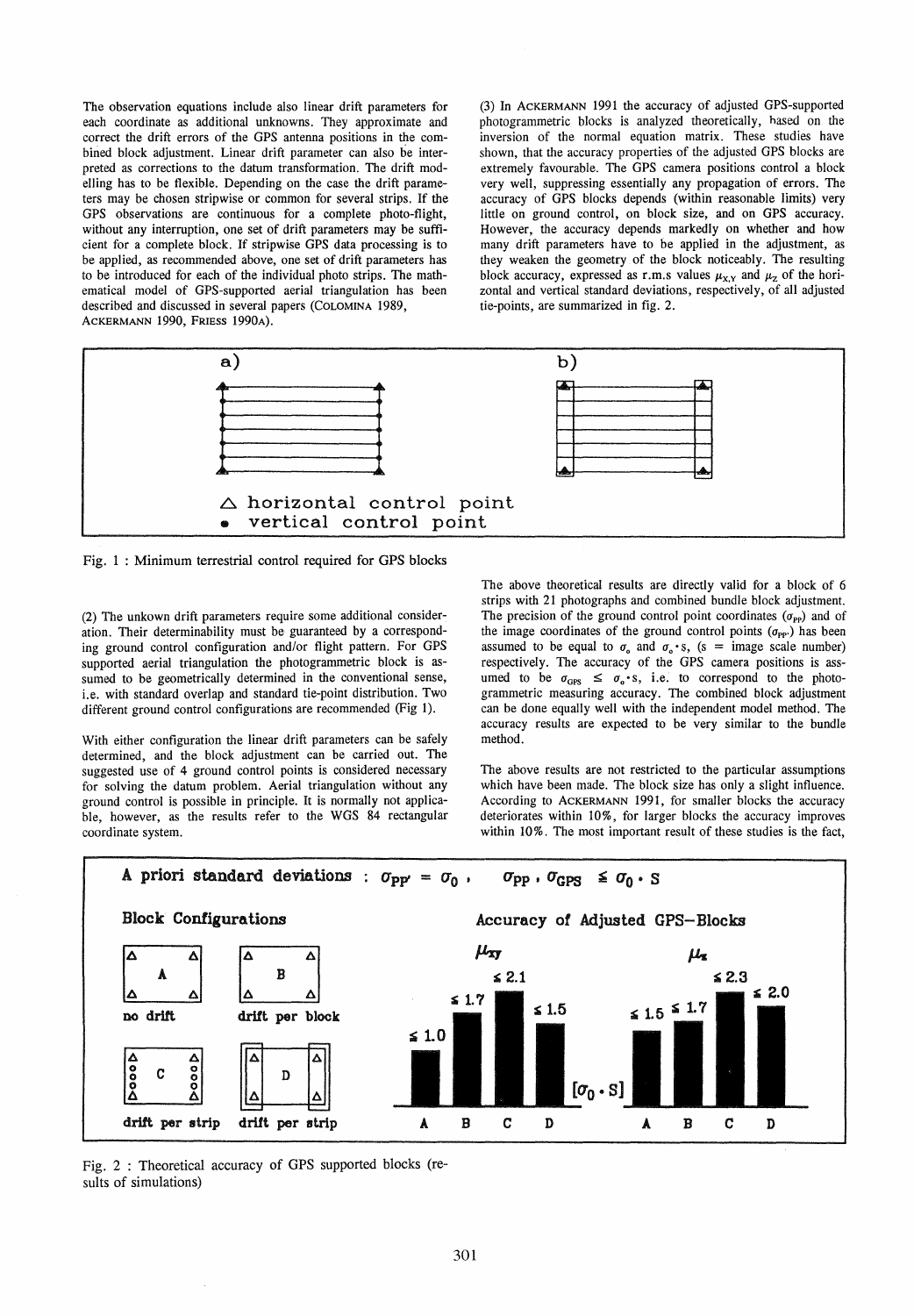that with decreasing accuracy of the GPS camera positions  $(\sigma_{\text{OPS}})$  $\geq \sigma_{0} \cdot s$ ) the block accuracy deteriorates with a much slower rate than  $\sigma_{\text{GPS}}$  itself. If, for example, the accuracy of the GPS positions amount to  $\sigma_{\text{GPS}} = 10 \cdot \sigma_{\text{o}} \cdot \text{s}$ , the above values for the block accuracy  $\mu_{XY}$  and  $\mu_Z$  decrease only by the factor 2. Taking into account that the required block accuracy for medium and small scale mapping is only in the order of  $2 \cdot \sigma_o \cdot s$  to  $5 \cdot \sigma_o \cdot s$ , there exists a considerable margin with respect to the required accuracy of the GPS camera positions. It means that the requirements for the GPS positioning accuracy are not stringent at all, in case of aerial triangulation for mapping purposes. It can generally be stated, that GPS-supported aerial triangulation with the specified minimum of ground control can meet the accuracy demands for the compiete spectrum of photogrammetric mapping tasks, even if drift parameters per strip (Fig. 2, case C, D) have to be applied (with the possible exception of very large scale applications).

### 4. Test Flight Glandorf

(1) The test flight GIandorf was carried out in August 1990 by HANSA Luftbild GmbH. The State Survey Authority of Niedersachsen was responsible for the signalization and for the coordinates of the check points. The participation of the Institute for Photogrammetry of Stuttgart University took place within the scope of the Special Collaborative Programme "High Precision Navigation" of the German Research Foundation (Sonderforschungsbereich 228, Deutsche Forschungsgemeinschaft).

The extension of the test flight area is approximately 6 km to 8 km. The photogrammetric block (fig. 3) covers 5 strips in N-S with 14 photographs each and 7 cross strips in E-W with 10 photographs each. The photo scale is 1 : 8000, the forward overlap 60 % and the side overlap 20 %. The used aerial camera Zeiss RMK TOP is able to generate a pulse at the moments of exposure, which triggers the GPS receiver to record the internal time

(ZÜGGE 1989). In this way it is possible to assign the times of exposure to the GPS observation epochs. The GPS observation were carried out at a data rate of 0.5 sec with two Ashtech L-XII GPS receiver, one receiver in the aircraft and the second receiver placed at a reference point in the test area. The test area contains 15 signalized ground points of which the X,Y and Z coordinates are known and in addition 20 signalized ground points of which the Z-coordinates are given. These signalized points are applied in the following investigations as control and/or check points.

(2) The photogrammetric measurements as weIl as the block adjustment was carried out by the Institute for Photogrammetry of Stuttgart University. The GPS data processing was done by the author.

The GPS data of the test flight were processed independently for each of the photo strips by carrier phase single differences. The initial ambiguities are derived from a pseudorange single difference solution for the respective first position within each strip. The relation in time of the GPS antenna positions and the camera positions was established

by a Legrange interpolation of third order.

(3) Two topics have been investigated : the empirical accuracy of stripwise GPS carrier phase processing and in particular the accuracy characteristics of the GPS supported photogrammetric block adjustment with linear GPS dift modelling per photo strip.

(3.1) The accuracy analysis of the GPS positioning is based on the comparison of the GPS antenna positions and the independently determined positions of the projection centre of the aerial camera. To this, the complete photogrammetric block Glandorf (5 strips N- $S + 7$  strips E-W, fig. 3) was conventionally adjusted according to the bundle method, supported by all available terrestrial control points (15 signalized XYZ control points, 20 signalized Z control points). The coordinates of the projection centres could thus be determined with a theoretical accuracy of 8.2 cm for X, Y and 4.4 cm in Z. They serve as check values for the testing of the GPS antenna coordinates.

For the accuracy analysis, the spatial distance between the GPS antenna centre and the camera projection centre is calculated at the individual moments of exposure from the coordinates of the antenna centre and the coordinates of the projection centre. The distance between the two centres is not affected by the variations of the aircraft attitude. The variations of this distance within the individual photo strips can be taken as criteria for the assessment of the accuracy of the GPS aircraft antenna positions.



Fig. 3 : GPS test block Glandorf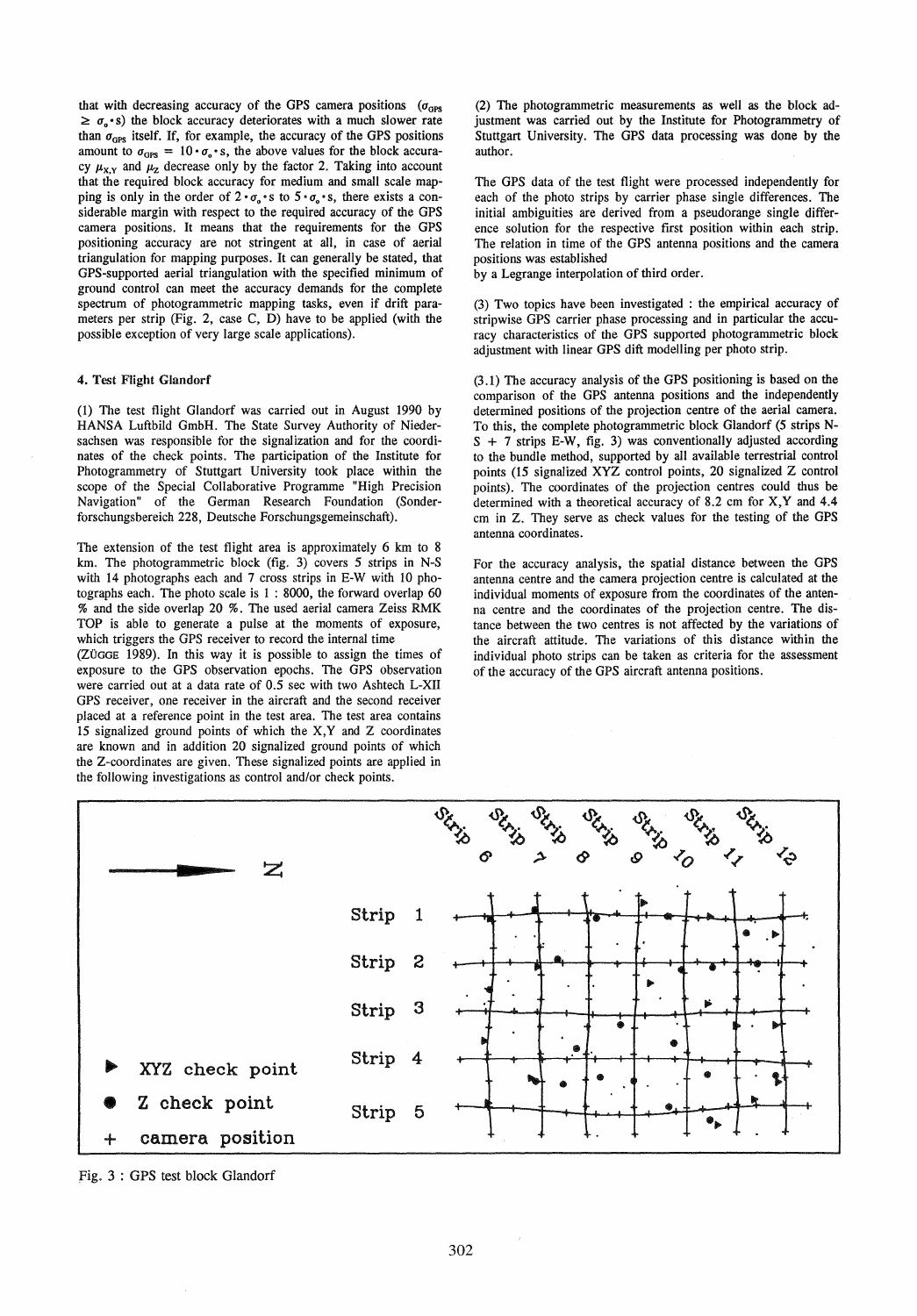For each photo strip. the r.m.s values of the differences between the distances at the individual moments of exposure and the arithmetic mean of the distance within the repective strip are presented in fig 4. The r.m.s values vary between 8.6 cm and 37.0 cm. This corresponds to the accuracy of the GPS antenna coordinates after applying constant coordinate shifts per strip. The results firstly indicate that the GPS positions comprise systematic errors, and secondly demonstrate that constant shifts per strip are not sufficient for correcting these errors.

(3.2) The GPS supported block adjustment is analysed by two different block configurations. The first GPS-block (GPS-block Glandorf  $5 + 2$ ) comprises the 5 strips 1 to 5 and the two cross strips 6 and 12. The second GPS-block (GPS-block Glandorf  $7 +$ 2) comprises the 7 strips 6 to 12 and the strips 1 and 5 as cross strips (compare fig. 3). In both of the GPS-blocks, only 4 of the signaIized terrain points in the corners of the test area are applied as XYZ control points. Thus, two GPS blocks of tpye (b), according to fig. 1 are investigated. The GPS blocks contain 676 tie points, which were marked in the photographs using the Zeiss PMl.



Fig.  $4:$  RMS differences of S with respect to the arithmetic mean per strip

Fig. 5 represents the corresponding r.m.s values after removing linear drifts per strip, varying between 4.1 cm and 8.4 cm. It must be considered, that these results are based on the comparison of the GPS antenna positions and the camera positions. The attained r.m.s values, therefore, still include effects of the interpolation of the antenna positions as weIl as the uncertainties of the camera positions used as check values.

The obtained results agree entirely with the expectations. They confirm the findings and the results of the test flight Flevoland (FRIESS 1990B) and demonstrate, that linear drift modelling is sufficient. Stripwise processing of GPS carrier phase data is consequently practicable with regard to linear drift correction per strip.

The adjustment of the two GPS-blocks was carried out with the new version of PATB-RS, which aHows the integration of GPS antenna positions as additional observations and the inversion of the normal equation matrix. The a priori standard deviations of the observations are assumed to be 7  $\mu$ m for the image coordinates, 2 cm for the terrestrial. control point coordinates. The standard deviations of the GPS antenna coordinates are assumed to be 8 cm, according to the empirical accuracy analysis. All observations are treated as stochastically independent. The components of the eccentricity of the GPS antenna are introduced as known, constant parameters. Unknown parameters are the coordinates of all terrain points, the parameters of the exterior orientation of each photograph, as weIl as linear GPS drift parameters per photo strip.

In fig. 6 and 7, the theoretical and the empirical accuracy results of the adjusted coordinates of the terrain points are presented, referring to the two independent GPS supported block adjustments of the GPS-block Glandorf  $5 + 2$  and of the GPS-block Glandorf 7 +2, respectively. The theoretical accuracy is derived from the inversion of the normal equation system, the empirical accuracy corresponds to the r.m.s. values of the differences of the adjusted coordinates and the given coordinates of the check points.



Fig. 5 : RMS differences of S with respect to linear regressions per strip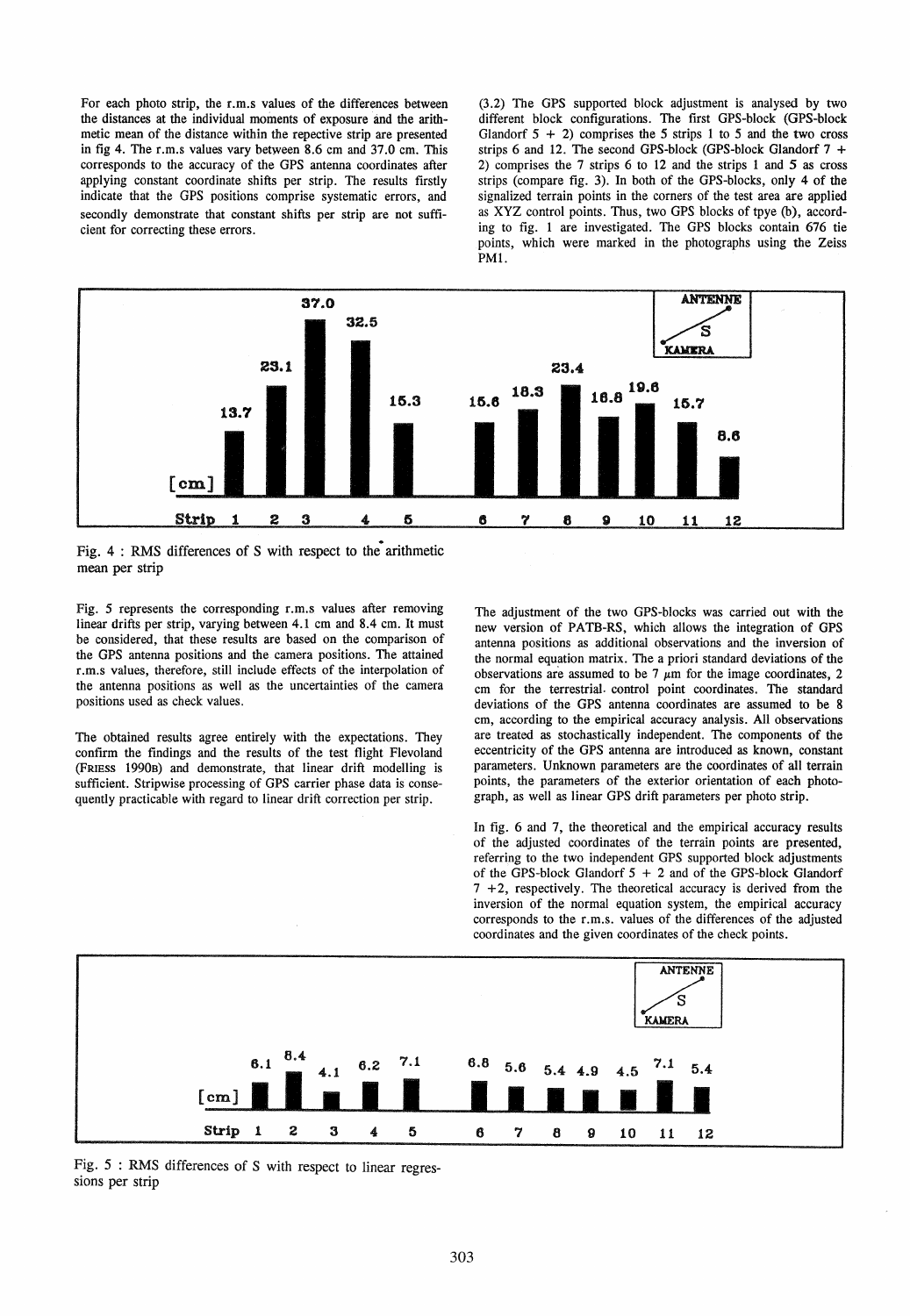For the GPS-block Glandorf  $5 + 2$ , the empirical accuracy amounts to 6.3 cm in planimetry and to 8.5 cm in height. For the GPS-block Glandorf  $7 + 2$  an empirical accuracy of 7.8 cm in planimetry and of 10.8 cm in height is attained. The empirical accuracy of the GPS-block Glandorf  $7 + 2$  is slightly worse than the accuracy of the block Glandorf  $5 + 2$ . This can be explained by the poor quality of the photographs of the strips 7 and 11, which were taken at the beginning of the flight mission under unfavourable weather conditions (low clouds).

These results demonstrate the efficiency of GPS-supported aerial triangulation. With 4 XYZ ground control points in the corners of the block and two cross strips at each of the block ends (fig. 1), a block accuracy is empirically attained, which could be reached by conventional block adjustment only with dense ground contro!.



Fig. 6 : Accuracy of the GPS-supported block adjustment of the block Glandorf  $5 + 2$ 

Empirical and theoretical accuracy of the adjusted check point coordinates closely agree. For the GPS-block  $5 + 2$ , the theoretial accurcay results in 4.4 cm in planimetry and 9.7 cm in height, the corresponding results of the GPS-block  $7 + 2$  are 4.3 cm and 9.2 cm, respectively.

Proceeding on the assumption that a photogrammetric block at a scale of 1:8000 is used for mapping in 1:1000, the accuracy in planimetry of the adjusted block has to be 10 cm. The accuracy in height has to reach 12 cm, corresponding to 0.1 *%0* of the flying height. The obtained empirical block accuracy of 6.3 cm and 7.8 cm in planimetry and 8.5 cm and 10.8 cm in height for the two GPS-supported blocks of the test Glandorf consequently meet the accuracy requirements.

This is confirmed by the comparison of the coordinates of all terrain points resulting from a conventionaI adjustment of the complete test block Glandorf (12 strips) supported by all available controI points with the coordinates obtained from the two independently adjusted GPS-blocks Glandorf  $5 + 2$  and Glandorf  $7 + 2$ . The r.m.s values of the differences between the coordinates of the GPS-block  $5 + 2$  and the conventional block result to 6.5 cm (1.3)  $\sigma_{\rm o}$  • s) in planimetry and to 7.9 cm (1.6  $\sigma_{\rm o}$  • s) in height. The corresponding r.m.s. values for the comparison of the GPS-block  $7 +$ 2 with the conventional block amount to 6.8 cm  $(1.4 \sigma_o \cdot s)$  and 10.8 cm  $(2.2 \sigma_{\rm s} \cdot {\rm s})$ .

Finally, it is emphasized that the empirically obtained accuracies of the GPS supported block adjustment of the test blocks Glandorf (1.3  $\sigma_o \cdot s$ , 1.6  $\sigma_o \cdot s$  in planimetry, 1.7  $\sigma_o \cdot s$ , 2.2  $\sigma_o \cdot s$  in height) are in agreement to the theoretical expectations concerning the simulation studies (fig. 2)